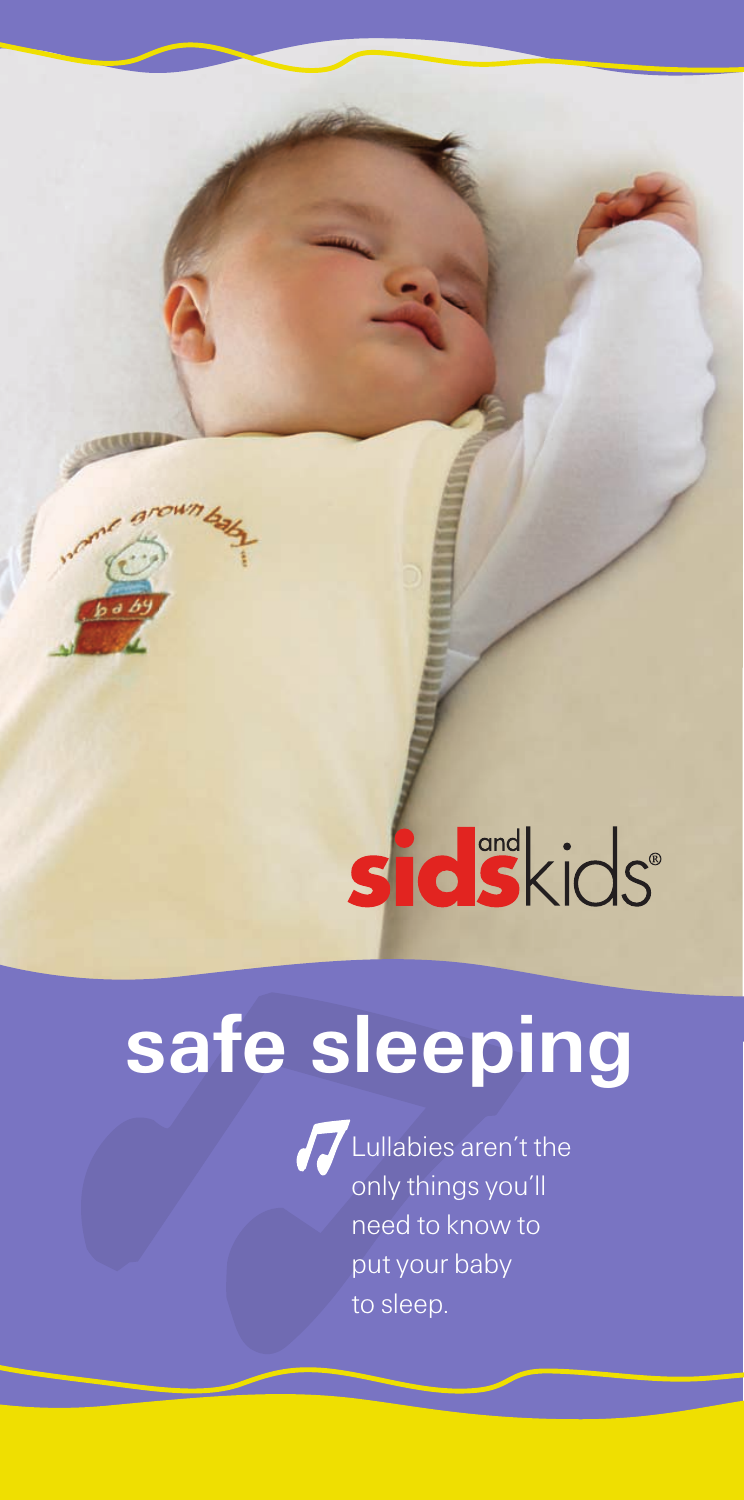### SIDS and Kids safe sleeping

#### *Lullabies aren't the only things you'll need to know to put baby to sleep*

Babies and young children spend a lot of their time sleeping. Some sleeping arrangements are not safe. They can increase the risk of SIDS or cause serious sleeping accidents.

Research has found some important ways to reduce the risk of SIDS and create a safe sleeping environment for babies and young children. This brochure provides you with information to help you create a safe sleeping environment for your child.

#### *What is SIDS?*

SIDS is short for'Sudden Infant Death Syndrome' and used to be called'cot death'. It means the sudden, unexpected death of a baby from no known cause. SIDS is the most common cause of death in babies between one month and one year of age. Most babies who die of SIDS are under six months. More babies die of SIDS in winter than in summer.

It is still not clear what causes SIDS. Some factors are thought to work together to reduce the risk of SIDS, but they may or may not help prevent any one SIDS death. Remember, 1999 out of 2000 babies will not die of SIDS.

#### *Some new information*



Since the Reducing the Risk of SIDS program was introduced in Australia in 1991, SIDS deaths have been significantly reduced.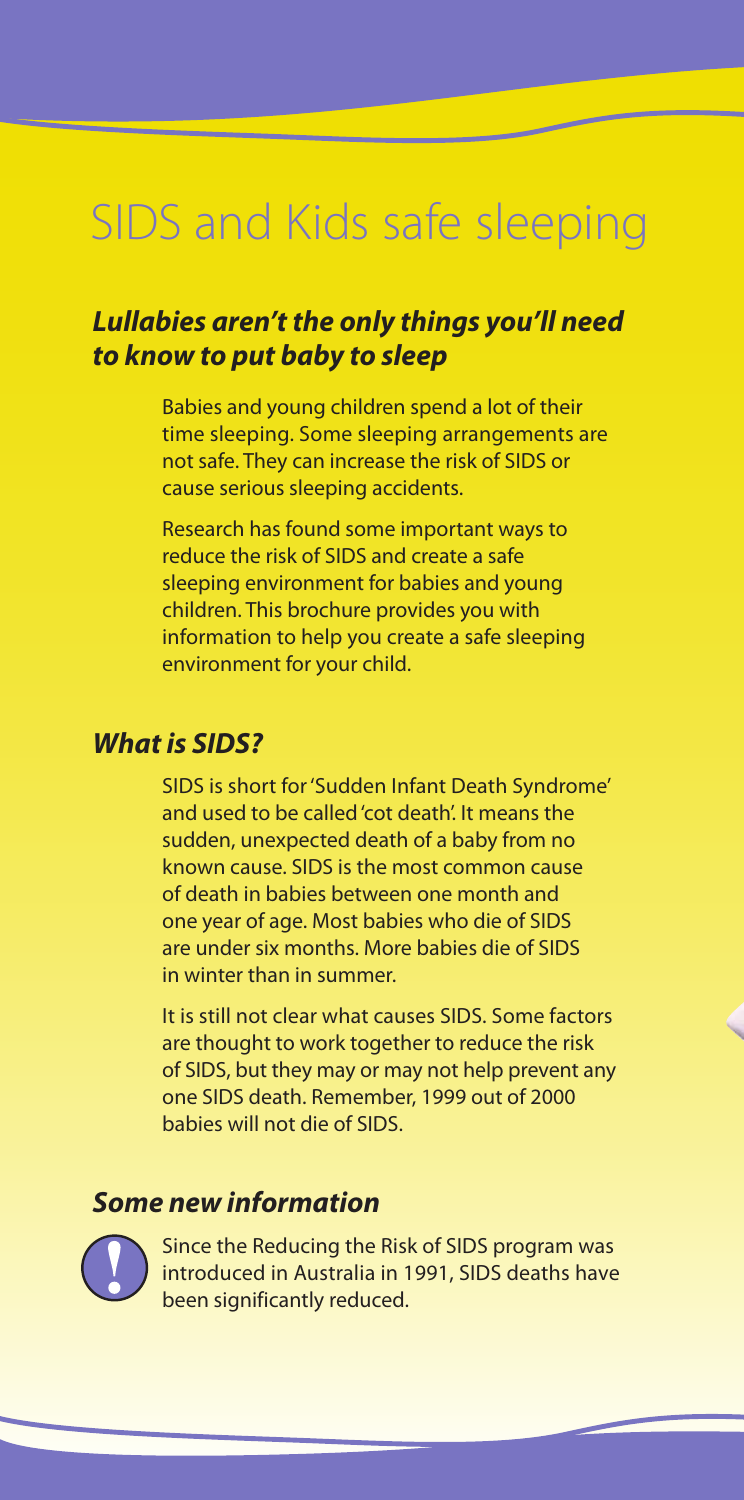### How to reduce the risk of SID

*Put baby on the back to sleep, from birth*

> *Sleep baby with face uncovered*

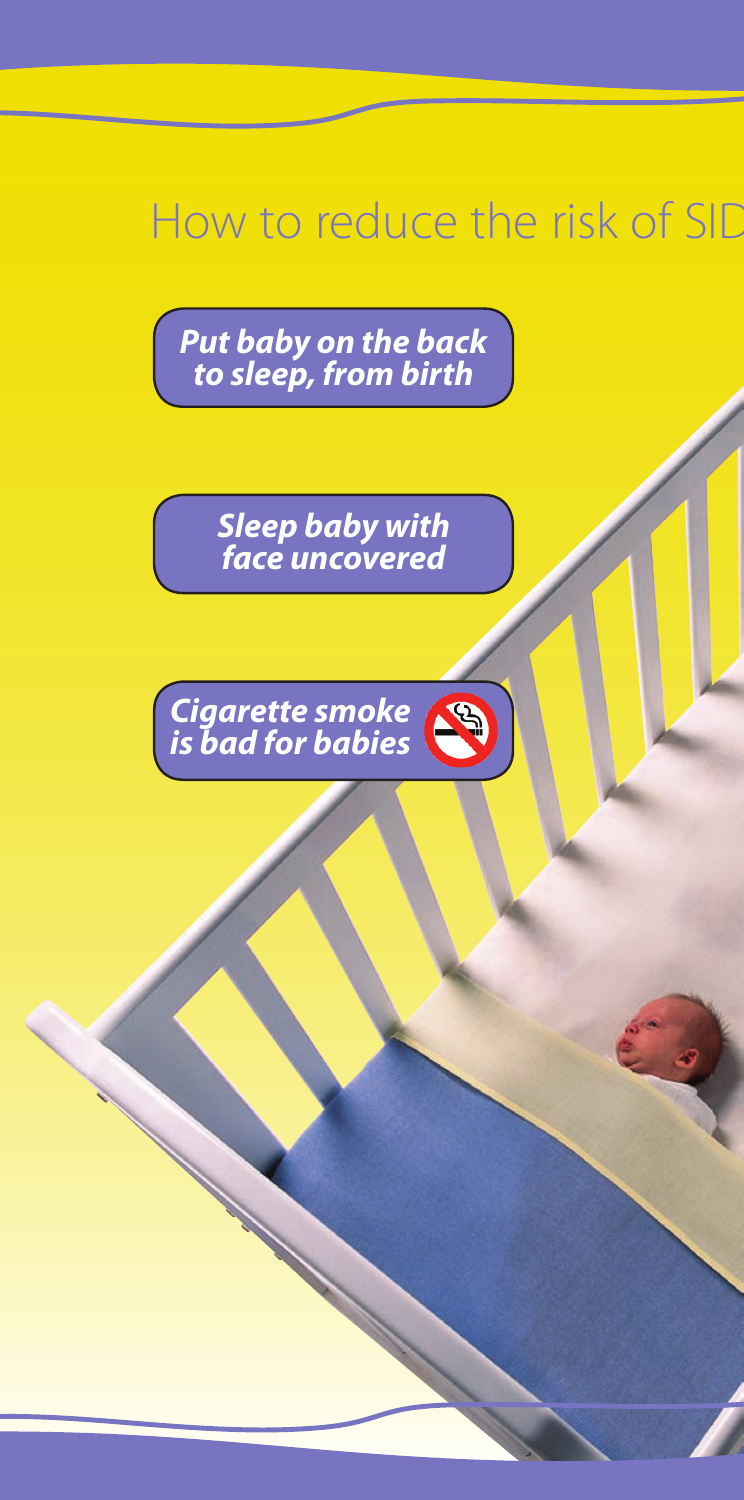### **SIDS** and sleep baby safely

- Put baby's feet at the bottom of the cot
- Tuck in bedclothes securely so bedding is not loose
- Ensure quilts, doonas, duvets, pillows and cot bumpers are not in the cot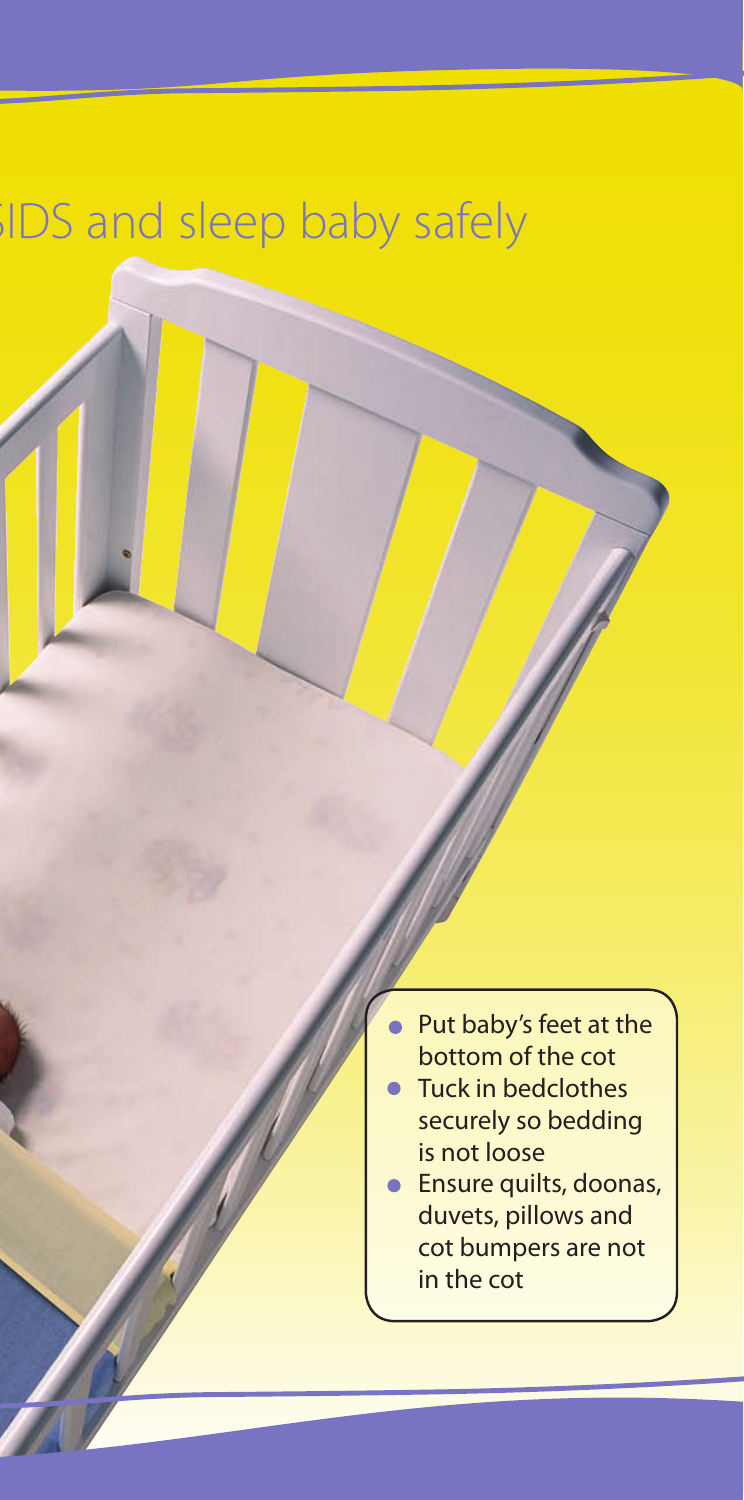#### *Put baby on the back to sleep, from birth*

Sleeping on the back reduces the risk of SIDS. The chance of babies dying from SIDS is greater if they sleep on their tummies or sides. Put your baby on the back to sleep, from birth, unless your doctor or nurse tells you otherwise. Healthy babies placed to sleep on the back are less likely to choke on vomit than tummy sleeping infants.

If you are unsure about the best way to sleep your baby, speak with your doctor or nurse.

Tummy play is safe and good for babies when they are awake and an adult is present, but don't put baby on the tummy to sleep.

Baby-sitters and others who care for your baby may not know that tummy or side sleeping increases the risk of SIDS. Explain this to them before you leave your baby in their care.

Older babies can turn over and move around the cot. Put them on the back but let them find their own sleeping position. The risk of SIDS in babies over six months is extremely low.

#### *Sleep baby with face uncovered*

Be careful your baby's face and head stay uncovered during sleep as this decreases the risk of SIDS.

A good way to do this is to put baby's feet at the bottom of the cot so that baby can't slip down under the blankets. You might decide not to use blankets at all and instead, use a safe baby sleeping bag: one with fitted neck and arm holes.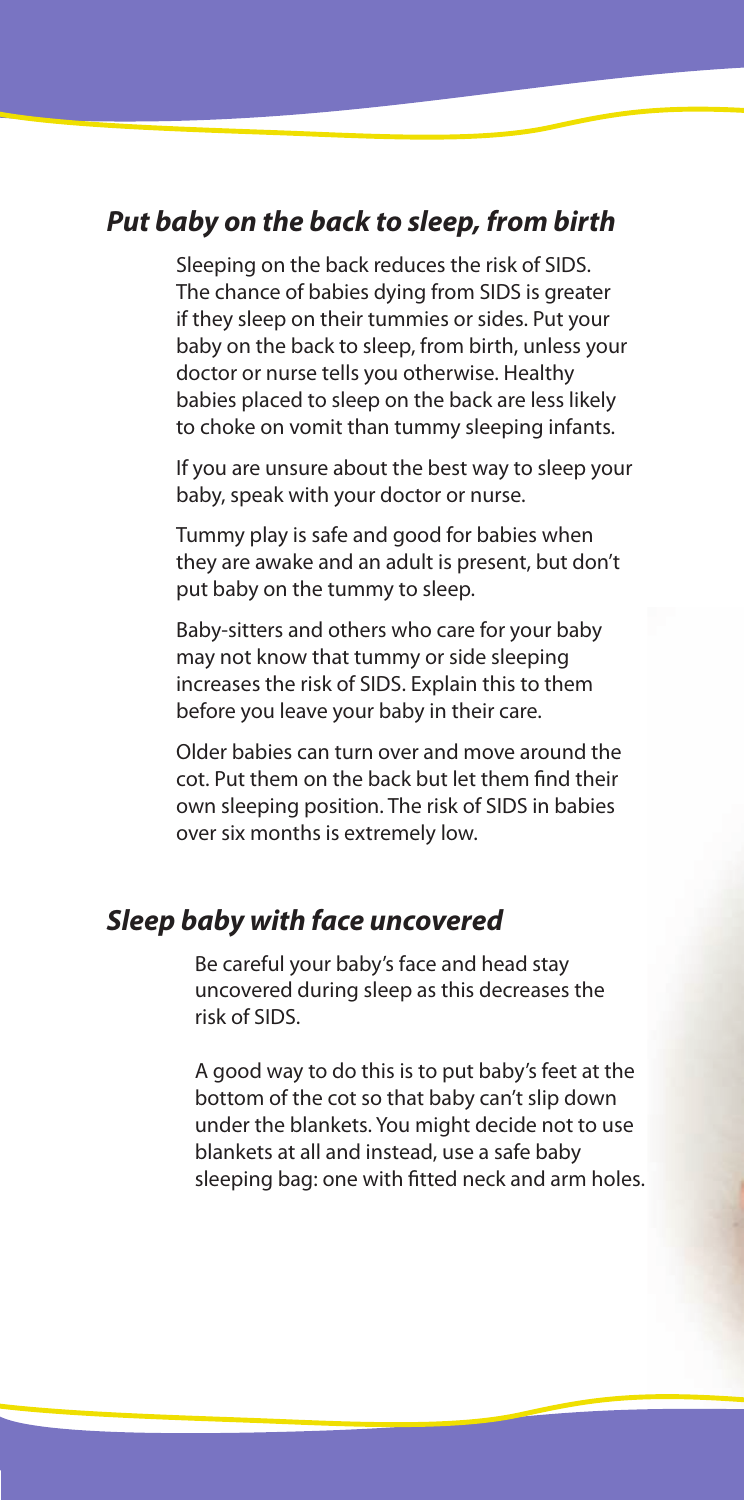When baby is put to sleep check that:

- Baby is tucked in securely or is in a safe sleeping bag.
- Cot bedding is not loose.
- There are no quilts, doonas, duvets, pillows or cot bumpers in the cot.

Taking baby into an adult bed may be unsafe if baby:

- Gets caught under adult bedding or pillows.
- Is trapped between the wall and the bed.
- Falls out of bed.
- Is rolled on by someone who sleeps very deeply or who is affected by drugs or alcohol.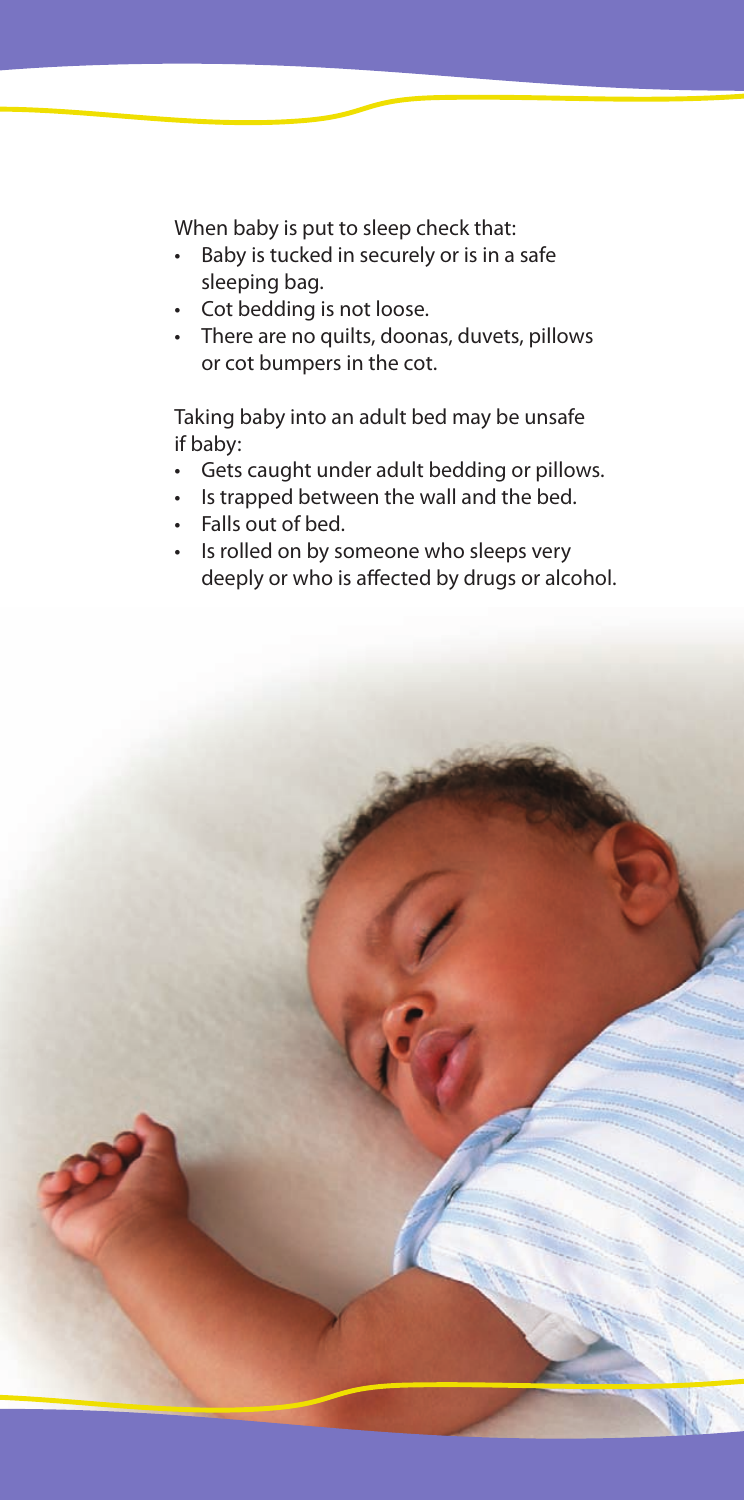#### *Cigarette smoke is bad for babies*



Cigarette smoke harms babies before birth and after. Parents who smoke during pregnancy and after the baby is born increase the risk of SIDS for their baby. In fact, if mother smokes, the risk of SIDS doubles, and if father smokes too, the risk doubles again.

There is an increased risk of SIDS if parents are smokers, even if they smoke outside, away from the baby. If mothers who are smokers bedshare with their babies the risk of SIDS is increased. The reasons for this are not clear. However, we do know that being a non-smoker or smoking less will reduce the risk for your baby.

Try not to let anyone smoke near your baby - not in the house, the car or anywhere else your baby spends time. If you want to quit smoking and you're not finding it easy, ask for help. Call the QuitLine on **131 848** or ask your doctor, midwife or child health nurse for information and advice.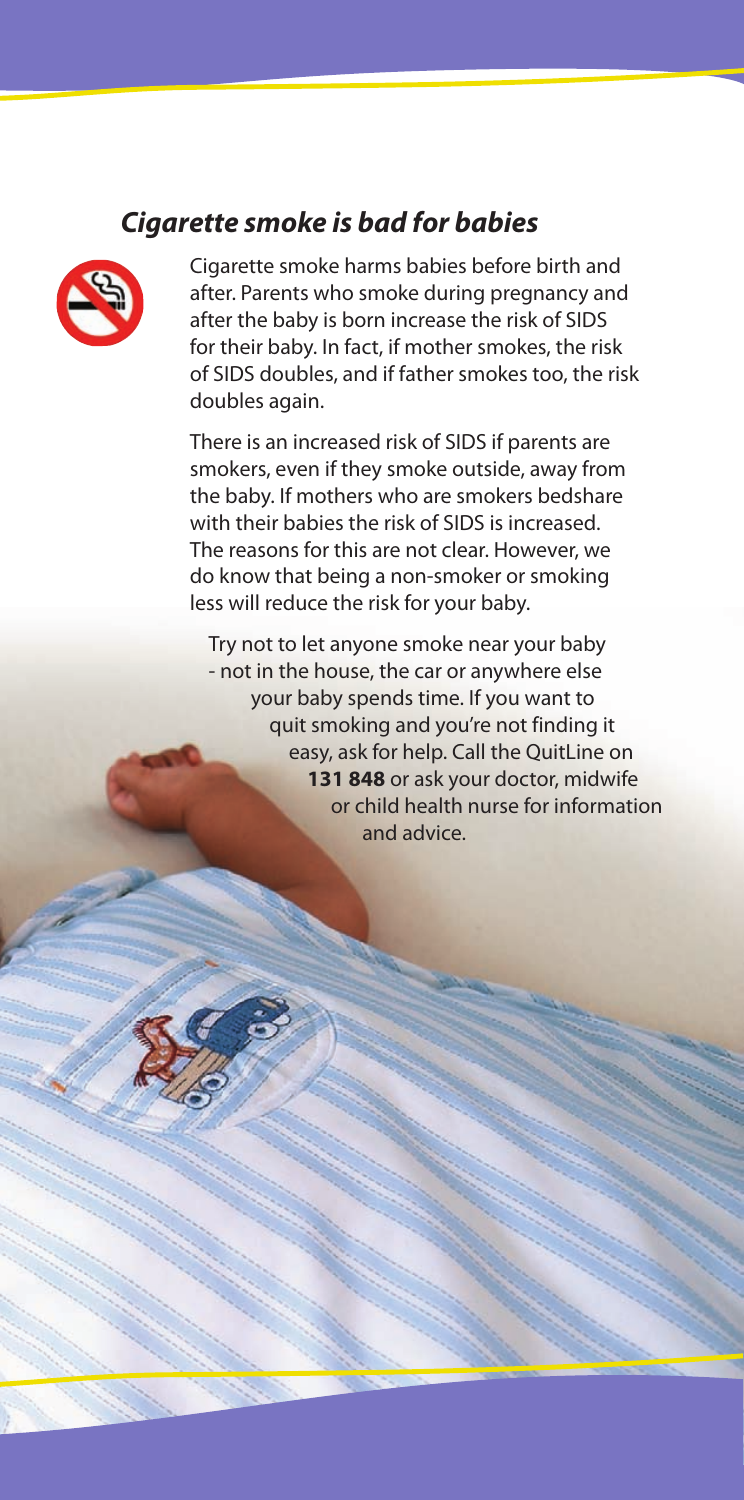### How to sleep young children safely

- Safe cot.
- Safe mattress.
- Safe bedding.
- Safe sleeping place, night and day.

### Safe Cot

#### *Does the cot meet Australian Standards?*

All new and secondhand cots sold in Australia must meet the Australian Standard for Cots (AS 2172) and will carry a label to say so.

Old or secondhand cots may be dangerous for the following reasons:

- Wobbly or broken parts that make the cot weak.
- Gaps a toddler or baby can get caught in.
- Knobs, corner posts or exposed bolts that can hook onto a toddler's or baby's clothing around the neck.
- Sides that are too low and can be climbed over by active little toddlers.
- Sharp catches or holes in the wood that can hurt curious little fingers.
- Paint that might contain poisonous lead.

Check that cots meet the Australian Standard before use.

Babies can become trapped in a tilted rocking - cot or cradle. If you have a cradle or cot that rocks and has a locking pin, make sure you secure the locking pin firmly in place whenever you leave your baby, and double check it to make sure the cradle cannot move when you are not there to supervise.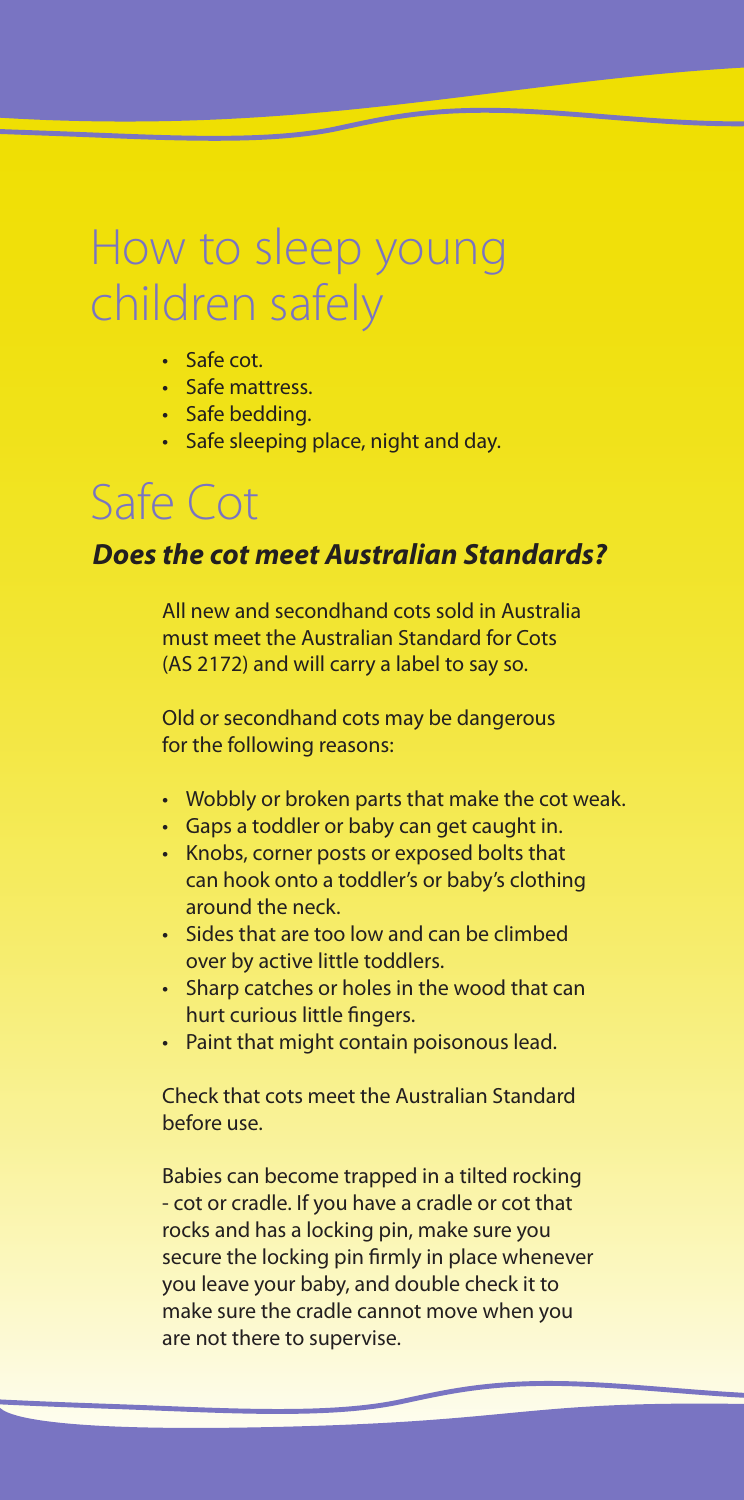

#### *Note - Portable or 'porta' cots*

Use the firm, clean, well-fitting mattress that is supplied with the portable cot. Don't add additional padding under the mattress as baby can get trapped face down in gaps created between the mattress and the cot wall. There is a separate Australian Standard that is used for all portable cots. The portable cot Australian Standard is AS 2195 and portable cots that meet the standard carry a label to say so.



#### *Remember:*

Always look for the Australian Standard for Cots before you buy a cot.

If you are planning to use a secondhand cot, check that it meets the standard. For a guide to cot and nursery furniture safety, visit the Consumer Affairs website at www.consumer.gov.au for the publication 'Keeping Baby Safe'.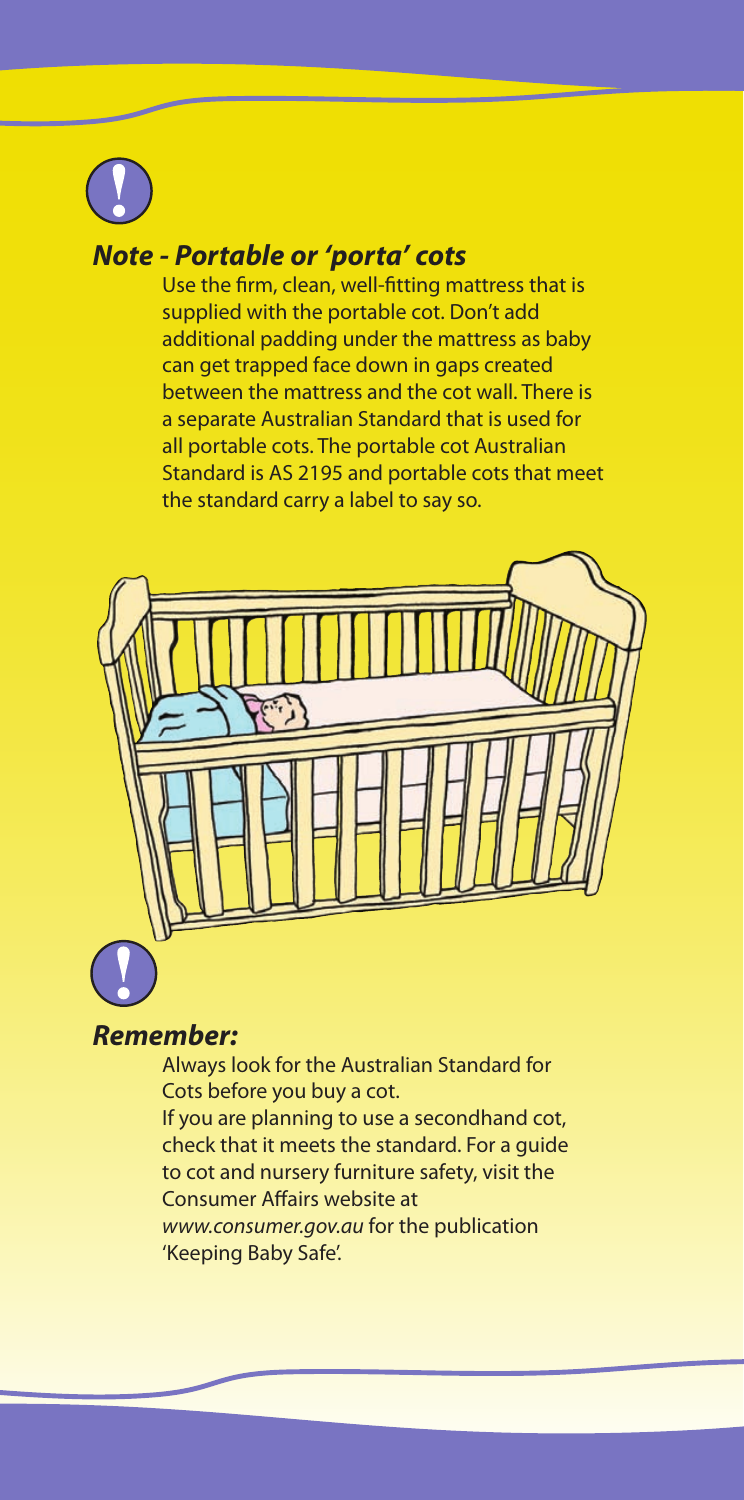### Safe Mattress

#### *Is the cot mattress the right size for the cot, and is it Þrm and clean?*

A toddler or baby can get stuck in gaps between the mattress and the cot sides. This is especially dangerous if their face is trapped and covered, or their neck is restricted in any way. Make sure there is no more than a 25mm (1inch) gap between the mattress and the cot sides and ends. Remove plastic packaging from the mattress. Always make sure the waterproof mattress protector is strong and a tight fit. A pillow or cushion is not a safe mattress. They are soft and may cover baby's face.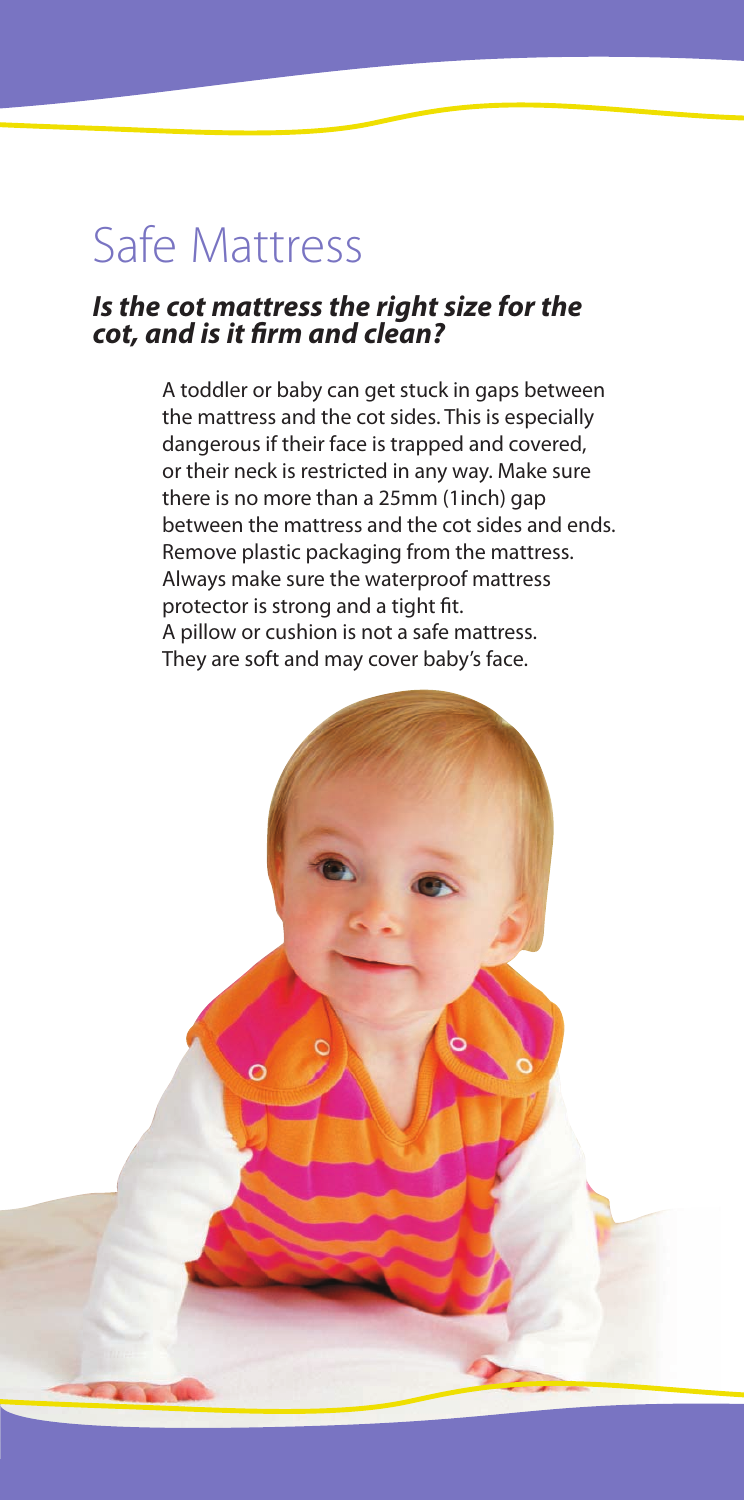### Safe Bedding

#### *Remove pillows, quilts, doonas, duvets and lambskins from the cot*

Soft and puffy bedding in the cot is unnecessary and may cover your baby's face and make breathing difficult.

If you firmly wrap or swaddle your baby, it is safer not to cover baby's head.

### A Safe Place to Sleep

#### *During night & day, look out for dangers*

The following are things to look out for and avoid where your toddler or baby sleeps - both during the night and for any daytime naps. Remember to look for these things in your own home and anywhere your child is cared for - including day care, childcare centres and the homes of family and friends.

#### *1. An unsupervised adult bed may be unsafe for babies or toddlers if they:*

- Get caught under adult bedding or pillows.
- Get trapped between the wall and the bed.
- Fall out of bed.
- Are rolled on by someone who sleeps very deeply or who is affected by drugs or alcohol.

The risk of accident is increased if you leave your baby or toddler alone on an adult bed or bunk bed.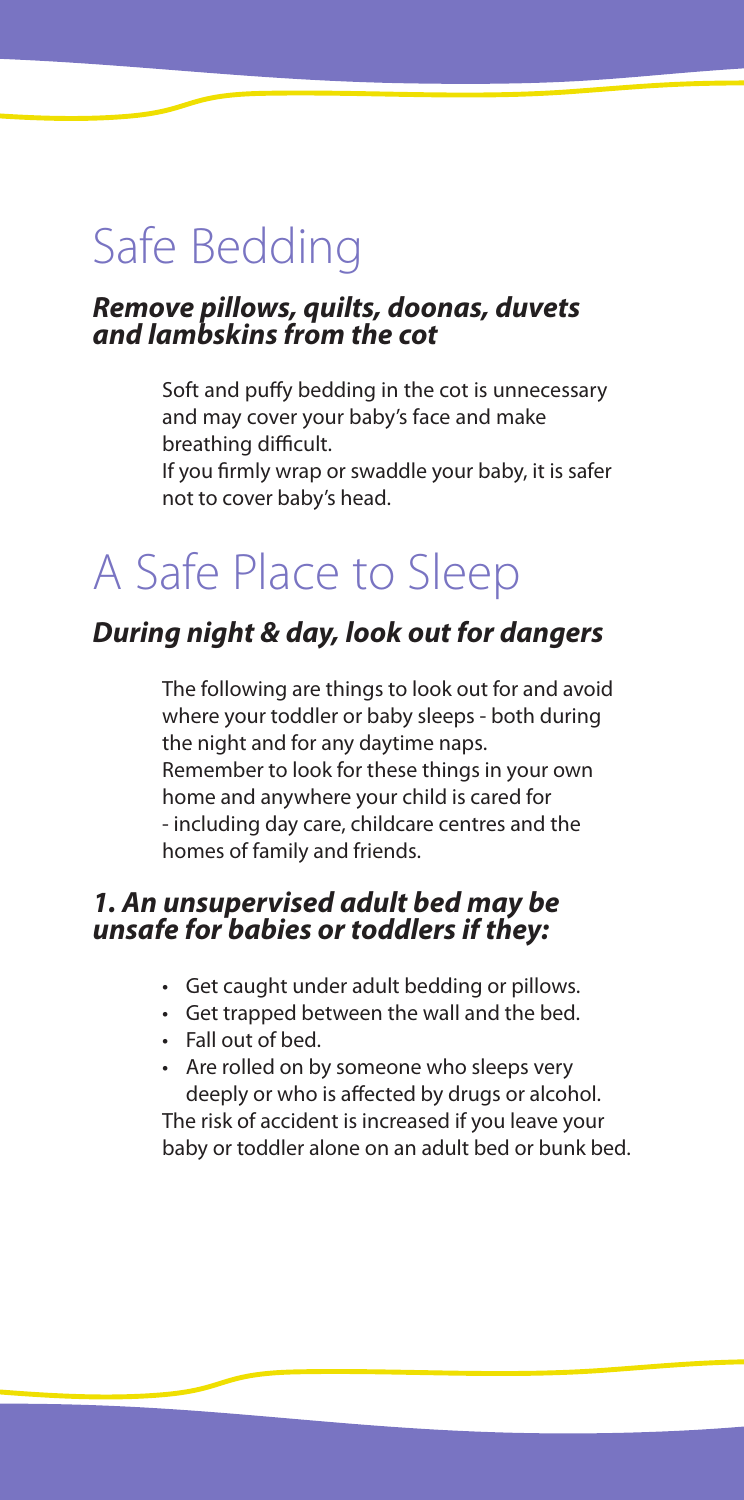#### *2. Soft sleeping places where a toddler's or baby's face may get covered:*

- If you fall asleep with the baby while on a couch or sofa, there is a very high risk of a sleeping accident.
- Babies don't need pillows. Pillows, cushions or tri-pillows are too soft and can cover baby's face.
- Don't put your baby or toddler on a waterbed or beanbag. They are not safe for babies or toddlers.

#### *3. Dangling cords or string*

Keep the cot away from any cords hanging from blinds, curtains or electrical appliances because they could get caught around baby's neck. Keep mobiles out of the reach of curious little hands and mouths.

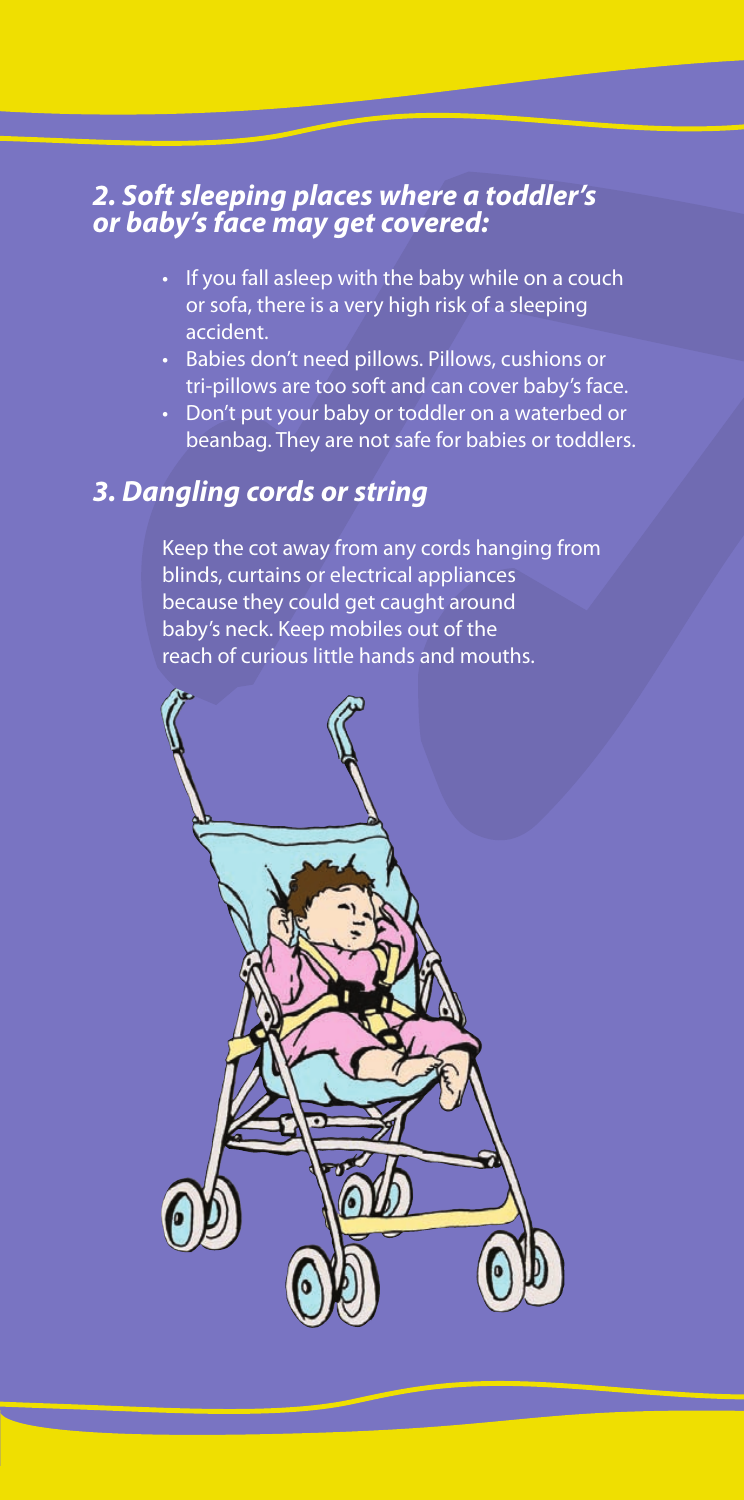#### *4. Heaters and electrical appliances*

Keep heaters or any electrical appliances well away from the cot to avoid the risk of overheating, burns and electrocution. Don't use electric blankets, hot water bottles or wheat bags for babies or young children. Remember that your toddler or baby cannot escape from a bed or cot to cool down and does not know how to remove bedclothes. A baby that

becomes too hot is at an increased risk of SIDS.

#### *5. Prams, strollers and bouncers where restraints are not done up*

Always do up the restraints when baby is in a pram, stroller, bouncer or any other baby/toddler equipment. It can be dangerous if baby becomes tangled in loose restraints. Also, restraints will not be the safety measure they should be if they are not done up the way they are supposed to be. Make sure the footrest on the stroller is strong and secure. A weak footrest may give way and cause baby to become trapped.

#### *Any more questions?*

If you have any questions at all, about how to reduce the risk of SIDS and sleep your baby safely, there are a number of ways you can get answers to your questions.

- Talk to your doctor or child health nurse.
- Call SIDS and Kids in your state or territory on **1300 308 307**.

There is a SIDS and Kids safe sleeping 'Frequently Asked Questions'sheet, which answers many additional questions. Ask for it to be sent to you.

• Visit the SIDS and Kids website *www.sidsandkids.org*